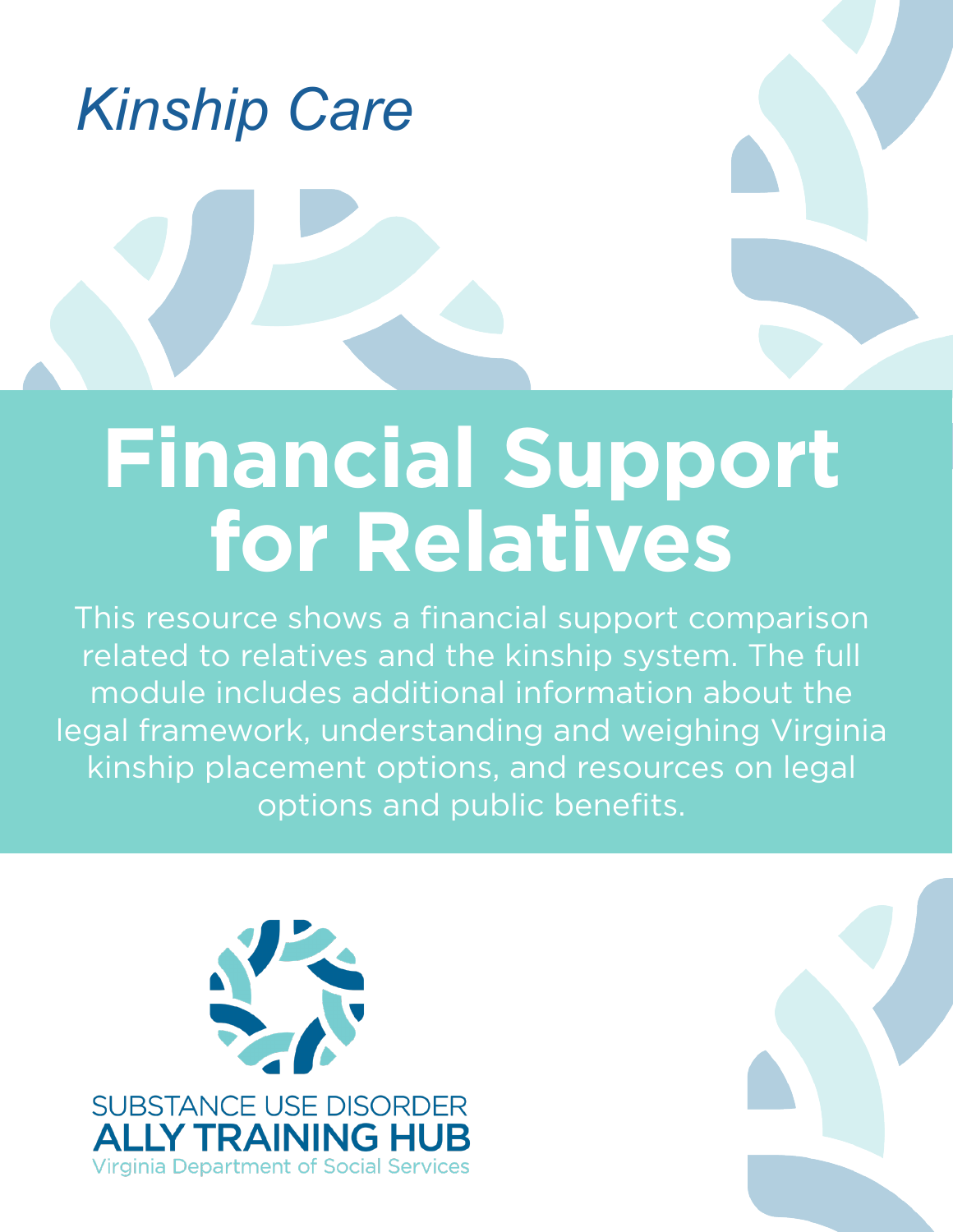## **Creating a Kin First Culture: Engaging Kin and Understanding Their Options**

**Ana Beltran, JD** Generations United

**Heidi Redlich Epstein, JD, MSW** ABA Center on Children and the Law